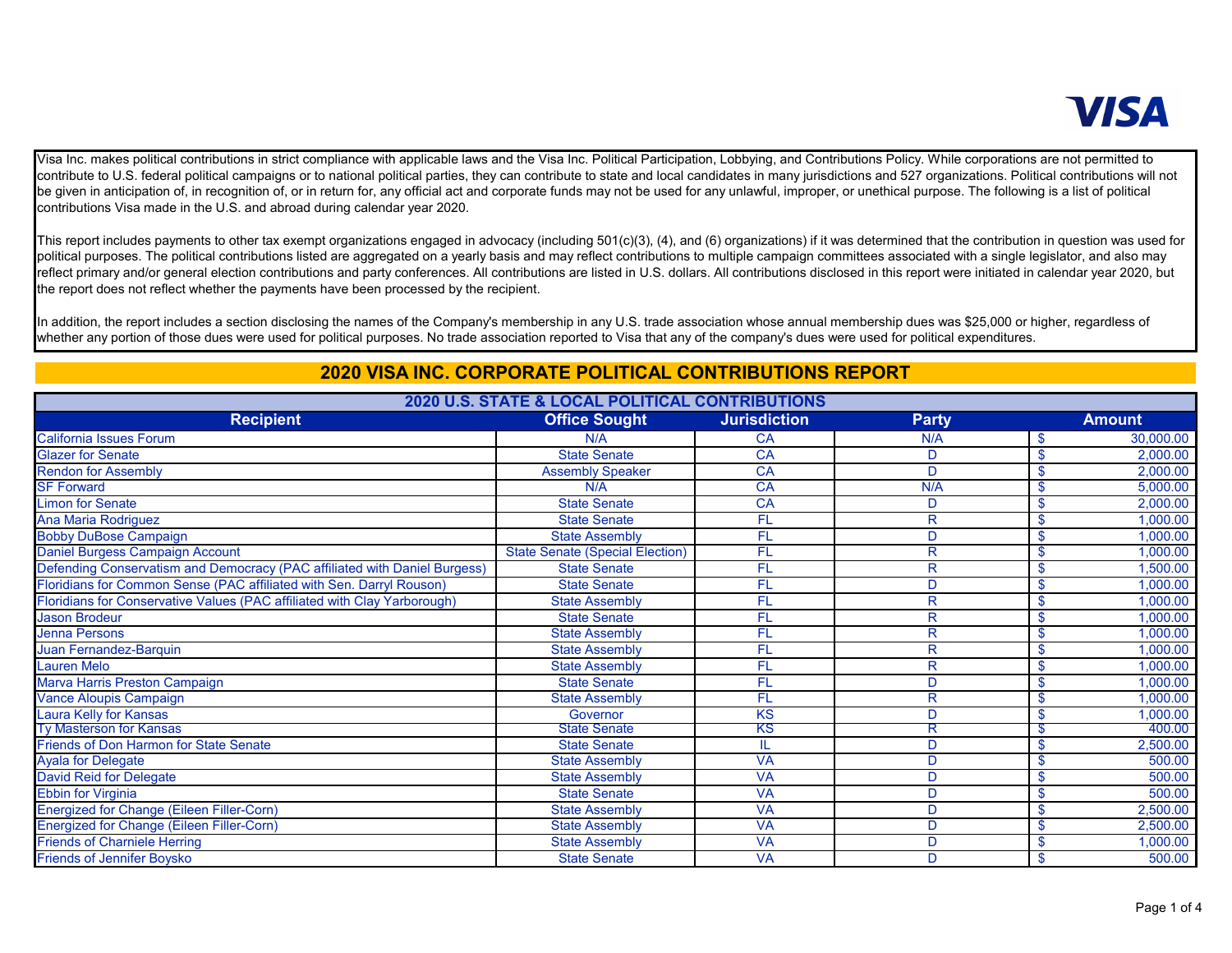| <b>Friends of Lee Ware</b>                                   | <b>State Assembly</b>   | <b>VA</b> | R            | 500.00    |
|--------------------------------------------------------------|-------------------------|-----------|--------------|-----------|
| <b>Friends of Luke Torian</b>                                | <b>State Assembly</b>   | <b>VA</b> | D            | 1,000.00  |
| <b>Gilbert for Delegate</b>                                  | <b>State Assembly</b>   | <b>VA</b> | R            | 1,000.00  |
| Hanger Campaign Fund                                         | <b>State Senate</b>     | <b>VA</b> | R            | 500.00    |
| <b>Hayes for Delegate</b>                                    | <b>State Assembly</b>   | <b>VA</b> | D            | 500.00    |
| Jeion A. Ward                                                | <b>State Assembly</b>   | <b>VA</b> | D            | 1,000.00  |
| <b>Kilgore for Delegate</b>                                  | <b>State Assembly</b>   | <b>VA</b> | $\mathsf{R}$ | 500.00    |
| Louise Lucas Campaign                                        | <b>State Senate</b>     | <b>VA</b> | D            | 1,000.00  |
| Marsden for Senate                                           | <b>State Senate</b>     | <b>VA</b> | D            | 500.00    |
| McDougle for Virginia                                        | <b>State Senate</b>     | <b>VA</b> | R            | 500.00    |
| One Commonwealth PAC (Mark Herring)                          | <b>Attorney General</b> | <b>VA</b> | D            | 5,000.00  |
| <b>Rip Sullivan for Delegate</b>                             | <b>State Assembly</b>   | <b>VA</b> | D            | 1,000.00  |
| <b>Saslaw for State Senate</b>                               | <b>State Assembly</b>   | <b>VA</b> | D.           | 2,000.00  |
| <b>Sickles for Delegate</b>                                  | <b>State Assembly</b>   | <b>VA</b> | D            | 1,000.00  |
| <b>Watts for Delegate</b>                                    | <b>State Assembly</b>   | <b>VA</b> | D            | 1,000.00  |
| Commonwealth Victory Fund (Virginia Joint Democratic Caucus) | N/A                     | <b>VA</b> | D.           | 2,500.00  |
| House Republican Campaign Committee                          | N/A                     | <b>VA</b> | R            | 2,500.00  |
| Virginia Senate Democratic Caucus                            | N/A                     | <b>VA</b> | D            | 2,500.00  |
| Virginia Senate Republican Caucus                            | N/A                     | <b>VA</b> | R            | 2,500.00  |
| TOTAL U.S. STATE & LOCAL POLITICAL CONTRIBUTIONS             |                         |           |              | 92,400.00 |

| 2020 U.S. STATE & LOCAL 527 ORGANIZATION POLITICAL CONTRIBUTIONS      |                     |              |               |  |
|-----------------------------------------------------------------------|---------------------|--------------|---------------|--|
| <b>Recipient</b>                                                      | <b>Jurisdiction</b> | <b>Party</b> | <b>Amount</b> |  |
| CA Tax & Budget Reform Project                                        | <b>CA</b>           | N/A          | \$25,000      |  |
| CA Democratic Party                                                   | CA                  | D            | \$50,000      |  |
| Committee on Jobs Government Reform Fund                              | CA                  | N/A          | \$50,000      |  |
| California Republican Party                                           | CA                  | R            | \$7,500       |  |
| <b>Better Colorado Alliance</b>                                       | CO                  | N/A          | \$10,000      |  |
| <b>Leading Colorado Forward</b>                                       | <b>CO</b>           | N/A          | \$10,000      |  |
| <b>Senate Majority Fund</b>                                           | CO                  | N/A          | \$5,000       |  |
| <b>Values First Colorado</b>                                          | <b>CO</b>           | N/A          | \$5,000       |  |
| Florida Democratic Legislative Campaign Committee (Senate Candidates) | FL                  | D            | \$5,000       |  |
| Florida Democratic Party House Candidates                             | FL                  | D            | \$5,000       |  |
| Florida Republican Senatorial Campaign                                | FL                  | R            | \$5,000       |  |
| Republican Party of Florida - House Majority                          | FL                  | R            | \$5,000       |  |
| Democratic Attorney's General Association                             | N/A                 | D            | \$50,000      |  |
| <b>Democratic Governors Association</b>                               | N/A                 | D            | \$50,000      |  |
| Democratic Legislative Campaign Committee                             | N/A                 | D            | \$50,000      |  |
| Republican Attorneys General Association ("RAGA")                     | N/A                 | R            | \$50,000      |  |
| <b>Republican Governors Association ("RGA")</b>                       | N/A                 | R            | \$50,000      |  |
| Republican State Leadership Committee ("RSLC")                        | N/A                 | R            | \$50,000      |  |
| TOTAL U.S. STATE & LOCAL 527 ORGANIZATION POLITICAL CONTRIBUTIONS     |                     |              | 482.500.00    |  |

|                                               | <b>2020 U.S. STATE AND LOCAL BALLOT INITIATIVES</b> |                     |       |        |
|-----------------------------------------------|-----------------------------------------------------|---------------------|-------|--------|
| <b>Recipient</b>                              |                                                     | <b>Jurisdiction</b> | Party | Amount |
|                                               |                                                     |                     |       |        |
| TOTAL U.S. STATE AND LOCAL BALLOT INITIATIVES |                                                     |                     |       |        |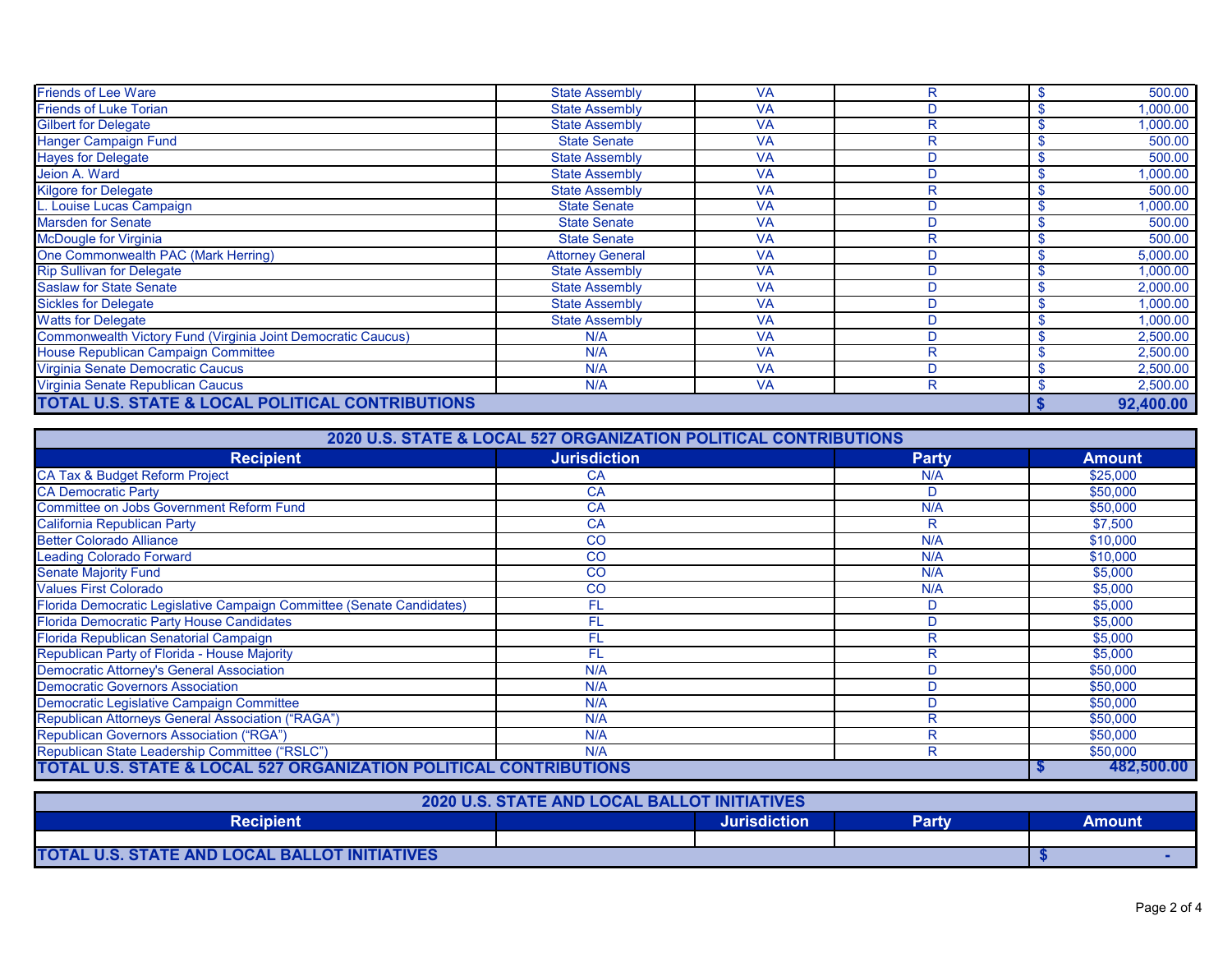| <b>2020 PRESIDENTIAL CONVENTIONS</b>  |  |                     |       |        |
|---------------------------------------|--|---------------------|-------|--------|
| <b>Recipient</b>                      |  | <b>Jurisdiction</b> | Party | Amount |
|                                       |  |                     |       |        |
| <b>TOTAL PRESIDENTIAL CONVENTIONS</b> |  |                     |       |        |

## **TOTAL 2020 U.S. STATE & LOCAL CORPORATE POLITICAL CONTRIBUTIONS \$ 574,900.00**

| <b>2020 INTERNATIONAL POLITICAL CONTRIBUTIONS</b>             |                     |              |  |               |
|---------------------------------------------------------------|---------------------|--------------|--|---------------|
| <b>Recipient</b>                                              | <b>Jurisdiction</b> | <b>Party</b> |  | <b>Amount</b> |
| <b>Australian Labor Party</b>                                 | Australia           | Centre-Left  |  | 21,487.00     |
| <b>Australian Labor Party</b>                                 | Australia           | Centre-Left  |  | 10,130.00     |
| Liberal Party of Australia (Federal Division)                 | Australia           | Centre-Right |  | 16,883.00     |
| Liberal Party of Australia (NSW Division)                     | Australia           | Centre-Right |  | 6,753.00      |
| Liberal Party of Australia (Victorian Division)               | Australia           | Centre-Right |  | 18,417.00     |
| TOTAL INTERNATIONAL POLITICAL CONTRIBUTIONS                   |                     |              |  | 73,670.00     |
| <b>TOTAL U.S. STATE &amp; LOCAL POLITICAL CONTRIBUTIONS</b>   |                     |              |  | 574,900.00    |
| <b>TOTAL INTERNATIONAL POLITICAL CONTRIBUTIONS</b>            |                     |              |  | 73,670.00     |
| <b>TOTAL 2020 VISA INC. CORPORATE POLITICAL CONTRIBUTIONS</b> |                     |              |  | 648,570.00    |

| 2020 U.S. TRADE ASSOCIATION DUES PAID BY VISA OF \$25,000 OR MORE |  |  |  |
|-------------------------------------------------------------------|--|--|--|
| <b>Name of Association</b>                                        |  |  |  |
| American Bankers Association and Card Policy Council              |  |  |  |
| <b>Association of National Advertisers</b>                        |  |  |  |
| <b>Business Roundtable</b>                                        |  |  |  |
| <b>California Bankers Association</b>                             |  |  |  |
| <b>Center for Democracy and Technology</b>                        |  |  |  |
| Center for a New American Security                                |  |  |  |
| <b>Chamber of Digital Commerce</b>                                |  |  |  |
| <b>Coalition of Services Industries</b>                           |  |  |  |
| <b>Consumer Bankers Association</b>                               |  |  |  |
| <b>Corporate Council on Africa</b>                                |  |  |  |
| <b>Electronic Payments Coalition</b>                              |  |  |  |
| <b>Electronic Transactions Association</b>                        |  |  |  |
| nformation Technology Industry Council                            |  |  |  |
| nnovative Payments Association                                    |  |  |  |
| nstitute of International Finance                                 |  |  |  |
| <b>National Association of Counties</b>                           |  |  |  |
| <b>National Business Coalition on e-Commerce and Privacy</b>      |  |  |  |
| <b>National Cyber Security Alliance</b>                           |  |  |  |
| <b>Vational Center for APEC</b>                                   |  |  |  |
| <b>National Foreign Trade Council</b>                             |  |  |  |
| <b>Payments Leadership Council</b>                                |  |  |  |